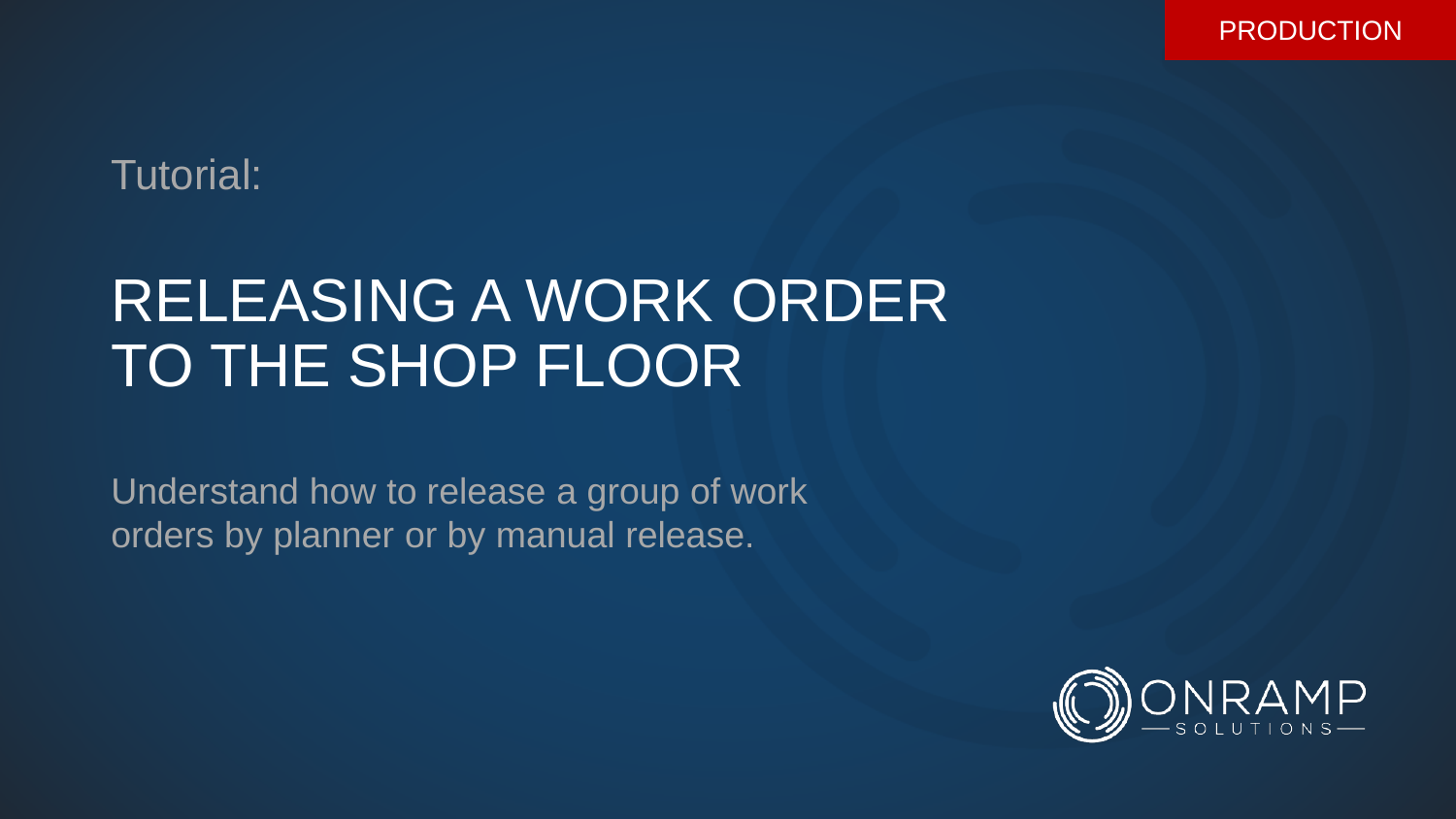A **Work Order** shows what work is about to begin on the manufacturing, building, or the engineering of a customer-requested product.

There are two ways to release Work Orders in OnRamp:

The **Release Work Order by Planner [S1282]**  screen is used by the scheduling department to release multiple Work Orders to the factory floor.

The **Release Manual Work Orders [S1264]** screen, also used by the scheduling department, allows for the manual release of specific Work Orders.

|                                         | WO109103                                                                                                               |  |                         |                                                                                                                                                                                                                                                                                   |      |           | Due:                  | <b>WED. JAN 25 17</b> |                |            |         |            |                       |
|-----------------------------------------|------------------------------------------------------------------------------------------------------------------------|--|-------------------------|-----------------------------------------------------------------------------------------------------------------------------------------------------------------------------------------------------------------------------------------------------------------------------------|------|-----------|-----------------------|-----------------------|----------------|------------|---------|------------|-----------------------|
|                                         |                                                                                                                        |  |                         |                                                                                                                                                                                                                                                                                   |      |           | Label Req: NO         |                       | Pri.Cust.: CAT |            |         |            |                       |
| Part Number:                            |                                                                                                                        |  |                         |                                                                                                                                                                                                                                                                                   | Rev: |           | Weight: 29            | Qtv:                  |                | 5          |         |            |                       |
|                                         | 450-7774                                                                                                               |  |                         |                                                                                                                                                                                                                                                                                   | 01   |           | Std Run: 1<br>Yrlv: 4 |                       | Mfg LT: 7      |            |         |            |                       |
| <b>HANDRAIL AS</b>                      |                                                                                                                        |  |                         |                                                                                                                                                                                                                                                                                   |      |           | Deliver to: 5107      |                       |                |            |         |            |                       |
|                                         |                                                                                                                        |  |                         |                                                                                                                                                                                                                                                                                   |      |           |                       |                       |                |            |         |            |                       |
|                                         | Manual Work Order-Reason: C                                                                                            |  |                         |                                                                                                                                                                                                                                                                                   |      |           |                       |                       |                |            |         |            |                       |
|                                         | <b>Subcontract Operations</b>                                                                                          |  |                         |                                                                                                                                                                                                                                                                                   |      |           |                       |                       |                |            |         |            |                       |
| Vendor ID<br>Oper<br><b>Vendor Name</b> |                                                                                                                        |  |                         |                                                                                                                                                                                                                                                                                   |      |           | PO                    |                       |                |            | PO Line | Ship By    |                       |
| 50                                      | <b>WARNER</b>                                                                                                          |  |                         | <b>WARNER CUSTOM COATINGS</b>                                                                                                                                                                                                                                                     |      |           |                       | <b>SC-WARNER</b>      |                |            |         | 4730       | THU, JAN 19 17        |
|                                         | Vendor ID Barcode:<br>Oper Barcode:<br><u> AT ATATTI TA HII HII HII HII HII </u><br><u>TITTI TUTTI LIITUTTII KIILI</u> |  |                         |                                                                                                                                                                                                                                                                                   |      |           |                       |                       |                |            |         |            |                       |
| <b>Part Number</b>                      | <b>Bill of Materials</b>                                                                                               |  | <b>Description</b>      |                                                                                                                                                                                                                                                                                   |      | <b>UM</b> | <b>Qty Per</b>        | <b>Qty Reg</b>        | C. UM          | C. Qty Req |         | <b>BF</b>  | <b>BFLOC</b><br>PHTM  |
| 442-9000                                |                                                                                                                        |  | PLATE                   |                                                                                                                                                                                                                                                                                   |      | EA        | 2.00                  | 10.00                 | EA             | 10.00      |         | 10         | 5107                  |
|                                         | 450-7774 Tubekit                                                                                                       |  | <b>Handrail Tubekit</b> |                                                                                                                                                                                                                                                                                   |      | EA        | 1.00                  | 5.00                  | EA             | 5.00       |         | 10         | 5107                  |
|                                         | 450-7774-SC2-PAINT                                                                                                     |  | 1E1950H                 | Subcontract operation - PAINT TO                                                                                                                                                                                                                                                  |      | EA        | 1.00                  | 5.00                  | EA             | 5.00       |         | 50         | <b>SC-TEMP</b>        |
| <b>Routing</b>                          |                                                                                                                        |  |                         |                                                                                                                                                                                                                                                                                   |      |           |                       |                       |                |            |         |            |                       |
| Oper                                    | <b>WC</b>                                                                                                              |  | <b>WC</b> Description   |                                                                                                                                                                                                                                                                                   |      | Cycle(M)  | Setup(M)              | Run(M)                | Std(H)         | Tot(H)     | Phtm    | <b>LTO</b> | <b>Complete By</b>    |
| 10                                      | 316                                                                                                                    |  |                         | <b>TACK AREA - BUCYRUS</b>                                                                                                                                                                                                                                                        |      | 3.0       | 5.0                   | 11.0                  | 0.27           | 1.33       |         | $-5$       | <b>WED, JAN 18 17</b> |
| 20                                      | 366                                                                                                                    |  |                         | <b>WELD AREA - BUCYRUS</b>                                                                                                                                                                                                                                                        |      | 3.0       | 5.0                   | 14.0                  | 0.32           | 1.58       |         | $-4.6$     | <b>WED, JAN 18 17</b> |
| 25                                      | 199                                                                                                                    |  | <b>SHOTBLAST</b>        |                                                                                                                                                                                                                                                                                   |      | 3.0       | 2.5                   | 0.5                   | 0.05           | 0.25       |         | $-4.2$     | THU, JAN 19 17        |
| 30                                      | 901                                                                                                                    |  | <b>FINAL INSPECTION</b> |                                                                                                                                                                                                                                                                                   |      | 3.0       | 0.0                   | 0.0                   | 0.00           | 0.00       |         | $-3.8$     | THU, JAN 19 17        |
| 40                                      | SC <sub>1</sub>                                                                                                        |  |                         | SHIP TO SUB CONTRACTOR                                                                                                                                                                                                                                                            |      | 3.0       | 0.0                   | 0.0                   | 0.00           | 0.00       |         | $-3.8$     | THU, JAN 19 17        |
| 50                                      | SC <sub>2</sub>                                                                                                        |  |                         | SUB CONTRACT OPERATION                                                                                                                                                                                                                                                            |      | 3.0       | 0.0                   | 0.0                   | 0.00           | 0.00       |         | $-1.2$     | TUE, JAN 24 17        |
| 55                                      | ASS-SP                                                                                                                 |  |                         | <b>ASSEMBLY AT SPEERS</b>                                                                                                                                                                                                                                                         |      | 3.0       | 3.0                   | 10.0                  | 0.22           | 1.08       |         | $-0.8$     | TUE, JAN 24 17        |
| 60                                      | 901                                                                                                                    |  | FINAL INSPECTION        |                                                                                                                                                                                                                                                                                   |      | 3.0       | 0.0                   | 0.0                   | 0.00           | 0.00       |         | $-0.4$     | <b>WED, JAN 25 17</b> |
| 70                                      | 902                                                                                                                    |  | <b>COMPONENT STOCK</b>  |                                                                                                                                                                                                                                                                                   |      | 3.0       | 0.0                   | 0.0                   | 0.00           | 0.00       |         | 0          | WED, JAN 25 17        |
|                                         | <b>Scrap Codes:</b><br>8-Poor Polishing, 9-Poor Tig Welding<br><b>Inspection is Required whenever:</b>                 |  |                         | 1-Setup Scrap,2-Formed Wrong, 3-Welded Wrong, 4-Dimensional Problems, 5-Material Defects, 6-Programmer Error, 7-Machine Problem,<br>NOTE: Inspection is required whenever: 1) Setting up a new job 2) Starting your shift 3) Adjust your machine 4) Replacing or Sharpening tools |      |           |                       |                       |                |            |         |            |                       |

Example of a work order

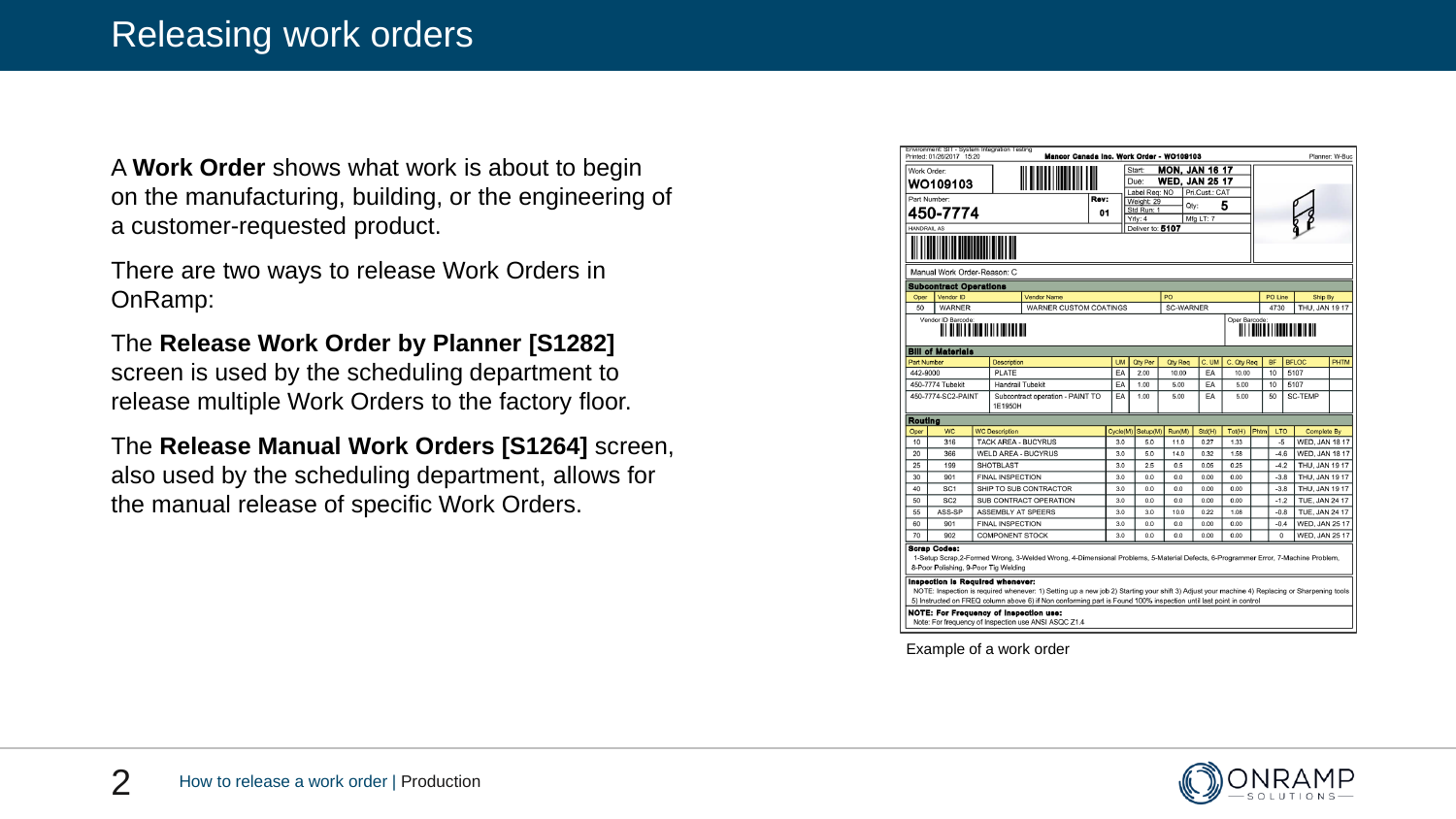The **Release Work Order by Planner [S1282]**  screen is used to release multiple Work Orders to the factory floor.

- 1. Click on the Work Order Release frame.
- 2. Select a specific Planner, or select **<ALL>.**
- 3. Select the number of **Working Days Forward** .
- 4. Click the **Refresh From Days Fwd** button to refresh the grid to reflect the number of days forward you have selected.

**Note:** This action will review all MRP suggestions from all the other sources (i.e. Kanban Release or Finite Scheduling).

5. The **MRP Last Run** field displays a timestamp of the Last Run MRP. If necessary, use the **Run MRP [S1320]** screen to Run MRP.

|                   | Person Planner: Joe                | $\overline{2}$<br>$\vert \mathbf{v} \vert$ |                               |                        |                    | Working Days Forward: | $2 -$          |                          | Refresh From Days<br><b>Fwd</b> |  |  |
|-------------------|------------------------------------|--------------------------------------------|-------------------------------|------------------------|--------------------|-----------------------|----------------|--------------------------|---------------------------------|--|--|
|                   | Planner: <all></all>               | Select All Records                         |                               |                        |                    |                       |                |                          |                                 |  |  |
|                   | MRP Last Run: 4/20/2017 3:53:29 AM |                                            |                               |                        |                    |                       |                |                          | Select All                      |  |  |
| $-$ Type          | Part Number                        |                                            | Revision                      | Release Qty Start Date |                    | Select                |                |                          | Deselect All                    |  |  |
| FP                | AW31906                            |                                            | lc1.                          |                        | 2 05/01/2017       | No.                   | View BOM       | ᅀ                        |                                 |  |  |
| <b>FP</b>         | BW15852                            |                                            | A                             |                        | 4 05/01/2017       | <b>No</b>             |                |                          |                                 |  |  |
| <b>FS</b>         | 125-6968                           |                                            | 02A                           |                        | 1 04/06/2017       | <b>No</b>             |                |                          |                                 |  |  |
| <b>FS</b>         | 125-6968                           |                                            | 02A                           |                        | 1 04/11/2017       | <b>No</b>             |                |                          |                                 |  |  |
| <b>FS</b>         | 125-6968                           |                                            | 02A                           |                        | 1 04/13/2017       | <b>No</b>             |                |                          |                                 |  |  |
| <b>FS</b>         | 125-6968                           |                                            | 02A                           |                        | 1 04/18/2017       | <b>No</b>             |                |                          |                                 |  |  |
| <b>FS</b>         | 125-6968                           |                                            | 02A                           |                        | 1 04/20/2017       | <b>No</b>             |                | $\overline{\phantom{0}}$ | Release - No Print              |  |  |
|                   |                                    |                                            |                               |                        |                    |                       |                |                          |                                 |  |  |
|                   | Part Description: WEIGHT CX15/HX15 |                                            |                               |                        | Safety Stock:<br>0 |                       |                |                          | Release and Print               |  |  |
| 1st Piece Sample: |                                    | $\mathbf{v}$                               |                               |                        | Oty on Hand:       |                       | 0              |                          |                                 |  |  |
|                   | Suggested Schedule                 |                                            |                               |                        |                    |                       |                |                          |                                 |  |  |
| $-Start Date$     | Due Date                           | Change Qty To                              |                               | <b>Date</b>            | Type               |                       | Demand         | Supply                   | Projected                       |  |  |
|                   | $05/01/2017$ - 05/18/2017 -        |                                            | $\triangle$<br>$\overline{2}$ | $04/12/201$ = INV      |                    | $\blacktriangledown$  | $\overline{0}$ | 0                        | ▲<br>$\sigma$                   |  |  |
|                   |                                    |                                            |                               | 04/10/2017             | <b>RELWO</b>       |                       | $\circ$        | 2                        | 2                               |  |  |
|                   |                                    |                                            |                               | 04/10/2017             | <b>RELWO</b>       |                       | 0              | 2                        | 4                               |  |  |
|                   |                                    |                                            |                               | 04/10/2017             | <b>RELWO</b>       |                       | 0              | $\overline{2}$           | 6 <br>$\overline{\phantom{0}}$  |  |  |

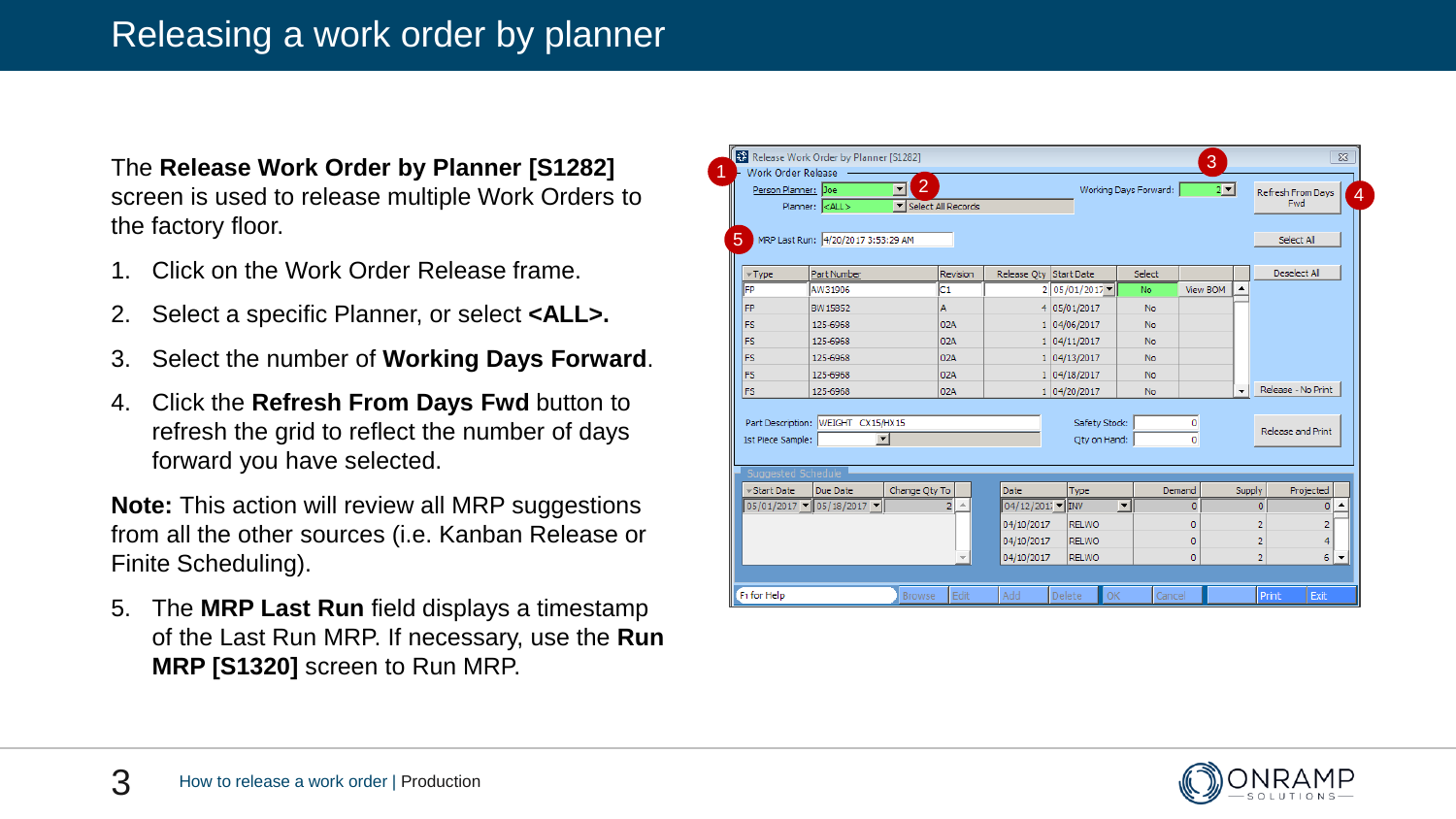The grid in the Work Order Release frame displays all of the Work Orders that have yet to be released.

- **Type** refers to the Type of Work Order.
- The **Part Number** indicates the Part for which the Work Order will be Released.
- The **Revision** field indicates the current Revision for the selected Part.
- The **Release Qty** indicates the Quantity of this Part that will be Released on this Work Order.
- **Start Date** refers to the Start Date of this Work Order.

| Release Work Order by Planner [S1282]<br>$\Sigma$<br>Work Order Release |                                                            |                       |                        |                               |                       |          |                |                          |  |  |  |  |
|-------------------------------------------------------------------------|------------------------------------------------------------|-----------------------|------------------------|-------------------------------|-----------------------|----------|----------------|--------------------------|--|--|--|--|
|                                                                         | Person Planner: Joe<br>Planner: <all></all>                | Select All Records    |                        |                               | Working Days Forward: | $2 -$    |                | Refresh From Days<br>Fwd |  |  |  |  |
| MRP Last Run: 4/20/2017 3:53:29 AM<br>Select All                        |                                                            |                       |                        |                               |                       |          |                |                          |  |  |  |  |
| $\overline{\mathsf{y}}$ Type                                            | Part Number                                                | Revision              | Release Qty Start Date |                               | Select                |          |                | Deselect All             |  |  |  |  |
| FP                                                                      | AW31906                                                    | C1                    |                        | 2 05/01/2017                  | <b>No</b>             | View BOM |                |                          |  |  |  |  |
| <b>FP</b>                                                               | BW15852                                                    | A                     |                        | 4 05/01/2017                  | <b>No</b>             |          |                |                          |  |  |  |  |
| FS                                                                      | 125-6968                                                   | 02A                   |                        | 1 04/06/2017                  | No                    |          |                |                          |  |  |  |  |
| FS                                                                      | 125-6968                                                   | 02A                   |                        | 1 04/11/2017                  | <b>No</b>             |          |                |                          |  |  |  |  |
| FS                                                                      | 125-6968                                                   | 02A                   |                        | 1 04/13/2017                  | <b>No</b>             |          |                |                          |  |  |  |  |
| FS                                                                      | 125-6968                                                   | 02A                   |                        | 1 04/18/2017                  | <b>No</b>             |          |                |                          |  |  |  |  |
| FS                                                                      | 125-6968                                                   | 02A                   |                        | 1 04/20/2017                  | <b>No</b>             |          |                | Release - No Print       |  |  |  |  |
| 1st Piece Sample:                                                       | Part Description: WEIGHT CX15/HX15<br>$\blacktriangledown$ |                       |                        | Safety Stock:<br>Oty on Hand: |                       | 0<br>o   |                | Release and Print        |  |  |  |  |
| Suggested Schedule                                                      |                                                            |                       |                        |                               |                       |          |                |                          |  |  |  |  |
| $-Start Date$                                                           | Due Date                                                   | Change Qty To         | Date                   | Type                          | Demand                |          | Supply         | Projected                |  |  |  |  |
|                                                                         | 05/01/2017   05/18/2017                                    | $\overline{2}$        | 04/12/2017  INV        |                               | ⊻                     | 0        | 0              | 0                        |  |  |  |  |
|                                                                         |                                                            |                       | 04/10/2017             | <b>RELWO</b>                  |                       | o        | $\overline{2}$ | 2                        |  |  |  |  |
|                                                                         |                                                            |                       | 04/10/2017             | <b>RELWO</b>                  |                       | 0        | $\overline{2}$ | 4                        |  |  |  |  |
|                                                                         |                                                            |                       | 04/10/2017             | <b>RELWO</b>                  |                       | Ō        | $\overline{2}$ | 6                        |  |  |  |  |
|                                                                         |                                                            |                       |                        |                               |                       |          |                |                          |  |  |  |  |
| F1 for Help                                                             |                                                            | Edit<br><b>Browse</b> | Add                    | OK<br>Delete                  | Cancel                |          |                | Exit<br>Print            |  |  |  |  |

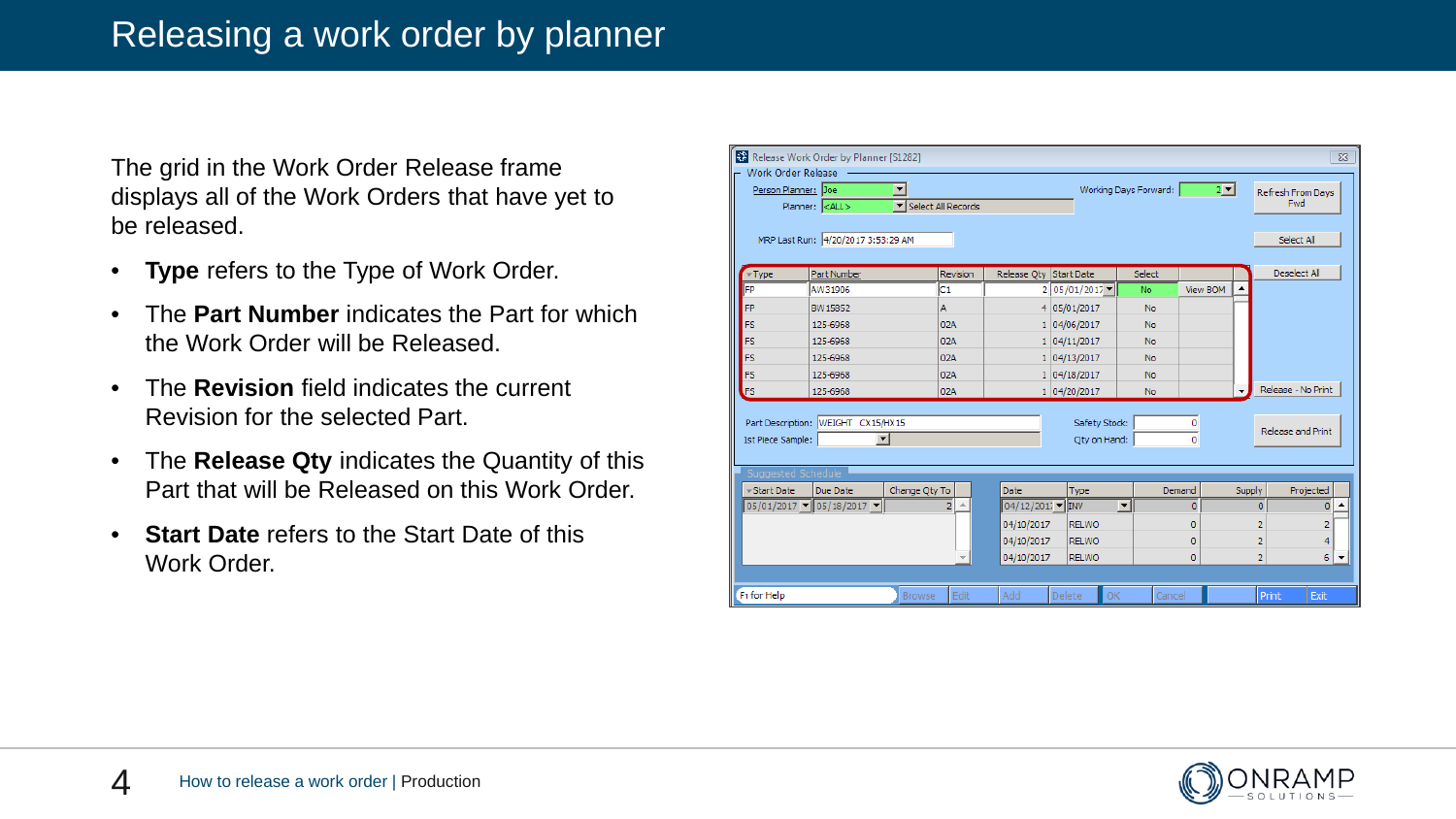- 5. Use the **Select** flag to select specific Work Orders for Release. Click the field to change from No to **Yes**, indicating that this Work Order has been selected for release.
- 6. Instead of selecting each specific Part in the grid, you can click the Select All button to select all of the Work Orders in the grid. To Deselect all Work Orders, click the Deselect All button.
- 7. The **Part Description** field displays a Description of the Part selected in the grid.
- 8. The **Safety Stock** field displays the Safety Stock of the selected Part.
- 9. The **Qty** on Hand field displays the Quantity on Hand of the selected Part.

|  |                                                                                                                                                                        | Release Work Order by Planner [S1282]                      |               |                      |                        |                               |    |        |                  |                          |                    | $\Sigma$                      |  |  |  |
|--|------------------------------------------------------------------------------------------------------------------------------------------------------------------------|------------------------------------------------------------|---------------|----------------------|------------------------|-------------------------------|----|--------|------------------|--------------------------|--------------------|-------------------------------|--|--|--|
|  | Work Order Release                                                                                                                                                     |                                                            |               |                      |                        |                               |    |        |                  |                          |                    |                               |  |  |  |
|  | $2 -$<br>Person Planner: Joe<br>Working Days Forward:<br>$\blacktriangledown$<br>Refresh From Days<br>$\blacktriangleright$ Select All Records<br>Planner: <all></all> |                                                            |               |                      |                        |                               |    |        |                  |                          |                    |                               |  |  |  |
|  | MRP Last Run: 4/20/2017 3:53:29 AM<br>Select All<br>6<br>5                                                                                                             |                                                            |               |                      |                        |                               |    |        |                  |                          |                    |                               |  |  |  |
|  | $-$ Type                                                                                                                                                               | Part Number                                                |               | Revision             | Release Qty Start Date |                               |    |        |                  |                          | Deselect All       |                               |  |  |  |
|  | FP                                                                                                                                                                     | AW31906                                                    |               | lc1.                 |                        | 2 05/01/2017                  |    | No.    | View BOM         | ▴                        |                    |                               |  |  |  |
|  | <b>FP</b>                                                                                                                                                              | A<br>BW15852                                               |               |                      |                        | 4 05/01/2017                  |    | No     |                  |                          |                    |                               |  |  |  |
|  | FS.                                                                                                                                                                    | 125-6968                                                   |               | 02A                  |                        | 1 04/06/2017                  |    | No     |                  |                          |                    |                               |  |  |  |
|  | <b>FS</b>                                                                                                                                                              | 125-6968                                                   |               | 02A                  |                        | 1 04/11/2017                  |    | No     |                  |                          |                    |                               |  |  |  |
|  | FS.                                                                                                                                                                    | 125-6968                                                   | 02A           |                      | 1 04/13/2017           |                               | No |        |                  |                          |                    |                               |  |  |  |
|  | <b>FS</b>                                                                                                                                                              | 125-6968                                                   |               | 02A                  |                        | 1 04/18/2017                  |    | No     |                  |                          |                    |                               |  |  |  |
|  | <b>FS</b>                                                                                                                                                              | 125-6968                                                   |               | 02A                  |                        | 1 04/20/2017                  |    | No     |                  | $\overline{\phantom{a}}$ | Release - No Print |                               |  |  |  |
|  | 1st Piece Sample:                                                                                                                                                      | Part Description: WEIGHT CX15/HX15<br>$\blacktriangledown$ |               |                      |                        | Safety Stock:<br>Oty on Hand: |    |        | 8<br>0<br>0<br>9 |                          | Release and Print  |                               |  |  |  |
|  | Suggested Schedule                                                                                                                                                     |                                                            |               |                      |                        |                               |    |        |                  |                          |                    |                               |  |  |  |
|  | $-Start Date$                                                                                                                                                          | Due Date                                                   | Change Qty To |                      | <b>Date</b>            | Type                          |    | Demand |                  | Supply                   | Projected          |                               |  |  |  |
|  |                                                                                                                                                                        | 05/01/2017   05/18/2017                                    |               | A.<br>$\overline{2}$ | $04/12/201$ = INV      |                               | ▼  |        | $\mathbf{0}$     | $\overline{0}$           |                    | $\mathbf{0}$                  |  |  |  |
|  |                                                                                                                                                                        |                                                            |               |                      | 04/10/2017             | <b>RELWO</b>                  |    |        | $\overline{0}$   | 2                        |                    | 2                             |  |  |  |
|  |                                                                                                                                                                        |                                                            |               |                      | 04/10/2017             | <b>RELWO</b>                  |    |        | $\overline{0}$   | $\overline{2}$           |                    | 4                             |  |  |  |
|  |                                                                                                                                                                        |                                                            |               |                      | 04/10/2017             | <b>RELWO</b>                  |    |        | 0                | $\overline{2}$           |                    | 6<br>$\overline{\phantom{0}}$ |  |  |  |
|  |                                                                                                                                                                        |                                                            |               |                      |                        |                               |    |        |                  |                          |                    |                               |  |  |  |
|  | Fi for Help                                                                                                                                                            |                                                            | <b>Browse</b> | Edit                 | Add                    | Delete                        | OK | Cancel |                  |                          | Print<br>Exit      |                               |  |  |  |

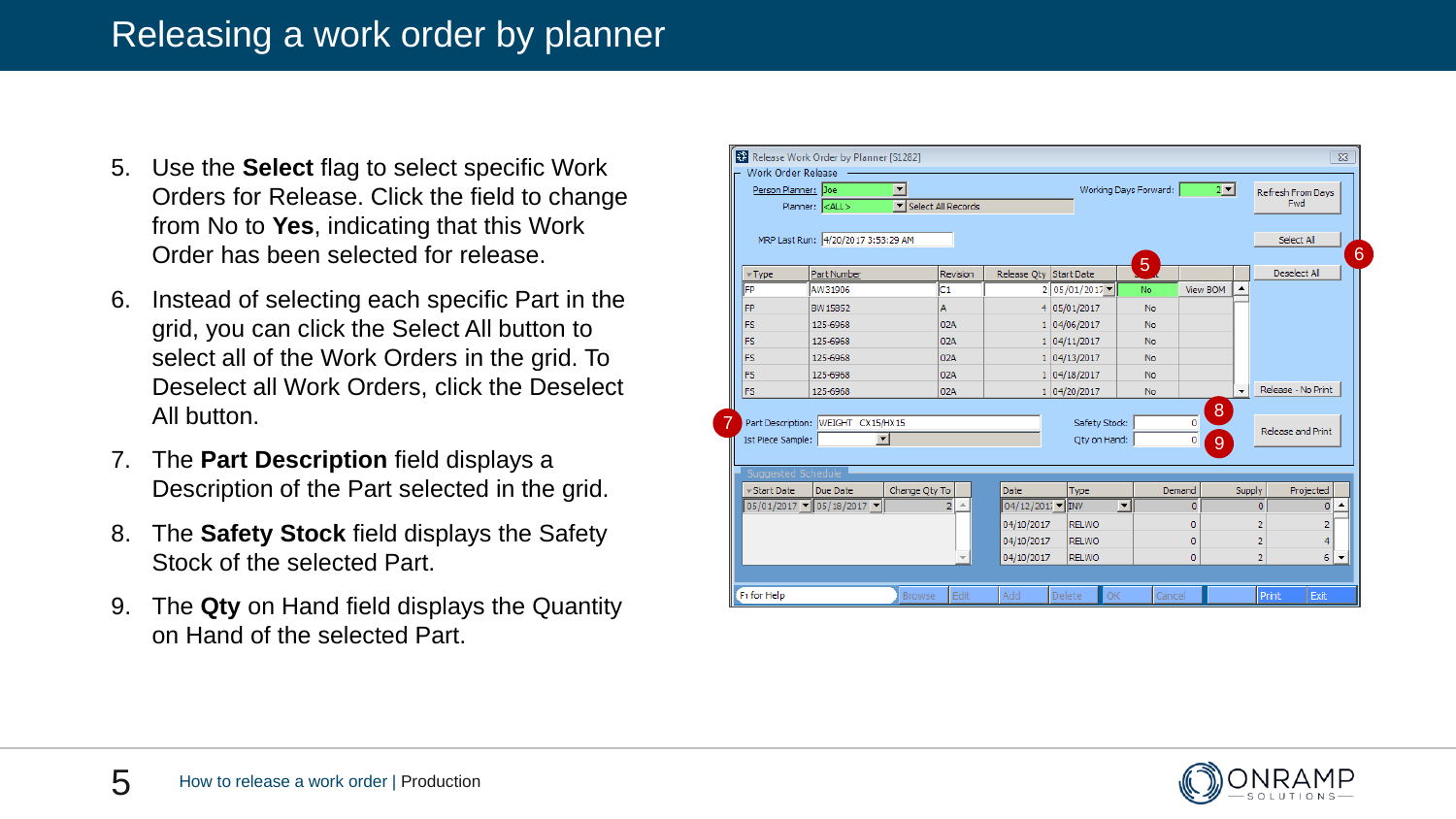**Note:** The Suggested Schedule frame displays the details of a Suggested Schedule for the selected Work Order.

- 10. In Edit mode, in the first grid, you can modify the suggested Due Date for the selected Work Order.
- 11. You can also use the Change Qty To field to Change the Release Quantity for the selected Work Order.

**Note:** The second grid in this frame displays the MRP details for the selected Work Order, including **Date**, Work Order **Demand** quantity, **Supply** quantity, and **Projected** quantity.

|                                                       | Work Order Release                                                  |                    |                        |               |                       |                |               |                                 |   |  |  |  |
|-------------------------------------------------------|---------------------------------------------------------------------|--------------------|------------------------|---------------|-----------------------|----------------|---------------|---------------------------------|---|--|--|--|
|                                                       | $\blacktriangledown$<br>Person Planner: Joe<br>Planner: <all></all> | Select All Records |                        |               | Working Days Forward: | $2 -$          |               | Refresh From Days<br><b>Fwd</b> |   |  |  |  |
|                                                       |                                                                     |                    |                        |               |                       |                |               |                                 |   |  |  |  |
| MRP Last Run: 4/20/2017 3:53:29 AM<br>Select All      |                                                                     |                    |                        |               |                       |                |               |                                 |   |  |  |  |
| $-Type$                                               | Part Number                                                         | Revision           | Release Qty Start Date |               | Select                |                |               | Deselect All                    |   |  |  |  |
| <b>FP</b>                                             | AW31906                                                             | C1                 |                        | 2 05/01/2017  | Yes                   |                | ▲             |                                 |   |  |  |  |
| <b>FP</b>                                             | BW15852                                                             | A                  |                        | 4 05/01/2017  | <b>Yes</b>            |                |               |                                 |   |  |  |  |
| <b>FS</b>                                             | 125-6968                                                            | 02A                |                        | 1 04/06/2017  | <b>Yes</b>            |                |               |                                 |   |  |  |  |
| lFS                                                   | 125-6968                                                            | 02A                |                        | 1 04/11/2017  | <b>Yes</b>            | View BOM       |               |                                 |   |  |  |  |
| <b>FS</b>                                             | 125-6968                                                            | 02A                |                        | 1 04/13/2017  | <b>No</b>             |                |               |                                 |   |  |  |  |
| FS                                                    | 125-6968                                                            | 02A                |                        | 1 04/18/2017  | <b>No</b>             |                |               |                                 |   |  |  |  |
| FS                                                    |                                                                     |                    |                        |               |                       |                |               |                                 |   |  |  |  |
|                                                       | 125-6968                                                            | 02A                |                        | 1 04/20/2017  | <b>No</b>             |                | ۰             | Release - No Print              |   |  |  |  |
|                                                       |                                                                     |                    |                        |               |                       |                |               |                                 |   |  |  |  |
|                                                       | Part Description: DROP TUBE AS.                                     |                    |                        | Safety Stock: |                       | 0              |               |                                 |   |  |  |  |
|                                                       | ▬                                                                   |                    |                        | Oty on Hand:  |                       | $\overline{0}$ |               | Release and Print               |   |  |  |  |
|                                                       |                                                                     |                    |                        |               |                       |                |               |                                 |   |  |  |  |
|                                                       | Suggested Schedule                                                  |                    |                        |               |                       |                |               |                                 |   |  |  |  |
|                                                       | Due Date                                                            | Change Qty To      | Date                   | Type          |                       | Demand         | <b>Supply</b> | Projected                       |   |  |  |  |
|                                                       | $04/11/2017$ $  04/19/2017$ $  $                                    | 11                 | 04/12/2017 NW          |               | $\blacktriangledown$  | 0              |               | 0<br>0                          |   |  |  |  |
| 1st Piece Sample:<br>$\blacktriangleright$ Start Date |                                                                     |                    | 04/13/2017             | <b>FS</b>     |                       | $\overline{0}$ |               | 1<br>1                          |   |  |  |  |
|                                                       |                                                                     |                    | 04/19/2017             | <b>FS</b>     |                       | 0              |               | $\overline{2}$<br>1             |   |  |  |  |
|                                                       |                                                                     |                    | 04/21/2017             | FS            |                       | $\mathbf{0}$   |               | 1<br>3                          | ▼ |  |  |  |

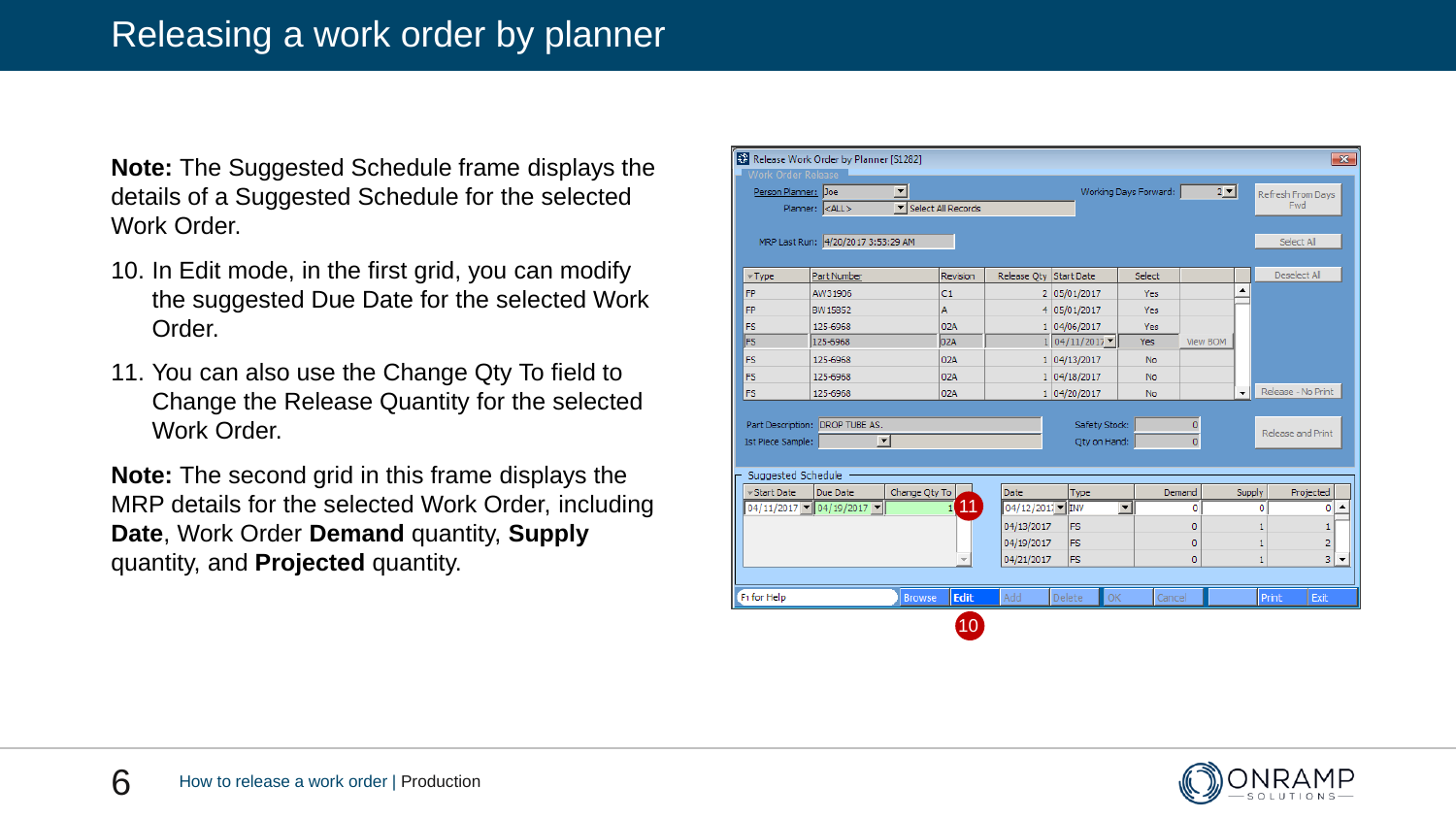12. Returning to the **Work Order Release** frame, click the **Release - No Print** button to Release the selected Parts on a Work Order, OR click the **Release and Print** button to Print and Release the selected Parts on a Work Order.

Once you perform either of this actions, the selected Work Order(s) will disappear from the grid, indicating that they have been released.

**Note:** Released Work Orders can be viewed on the **Work Order Inquiry [S1100]** screen.

|                                                  | Release Work Order by Planner [S1282]                               |                       |                   |                   |                       |                 |                          |                                 | $\overline{\mathbf{x}}$ |  |  |  |
|--------------------------------------------------|---------------------------------------------------------------------|-----------------------|-------------------|-------------------|-----------------------|-----------------|--------------------------|---------------------------------|-------------------------|--|--|--|
| Work Order Release                               |                                                                     |                       |                   |                   |                       |                 |                          |                                 |                         |  |  |  |
|                                                  | Person Planner: 10e<br>$\blacktriangledown$<br>Planner: <all></all> | I Select All Records  |                   |                   | Working Days Forward: | $2 -$           |                          | Refresh From Days<br><b>Fwd</b> |                         |  |  |  |
| MRP Last Run: 4/20/2017 3:53:29 AM<br>Select All |                                                                     |                       |                   |                   |                       |                 |                          |                                 |                         |  |  |  |
| $-$ Type                                         | Part Number                                                         | Revision              | Release Oty       | <b>Start Date</b> | Select                |                 |                          | Deselect All                    |                         |  |  |  |
| FP                                               | AW31906                                                             | C1                    |                   | 2 05/01/2017      | Yes                   |                 | ۸                        |                                 |                         |  |  |  |
| <b>FP</b>                                        | BW15852                                                             | A                     |                   | 4 05/01/2017      | Yes                   |                 |                          |                                 |                         |  |  |  |
| FS                                               | 125-6968                                                            | 02A                   |                   | 1 04/06/2017      | Yes                   |                 |                          |                                 |                         |  |  |  |
| FS                                               | 125-6968                                                            | loza                  |                   | 1 04/11/2017      | <b>Yes</b>            | <b>View BOM</b> |                          |                                 |                         |  |  |  |
| FS                                               | 125-6968                                                            | 02A                   |                   | 1 04/13/2017      | No                    |                 |                          |                                 |                         |  |  |  |
| <b>FS</b>                                        | 125-6968                                                            | 02A                   |                   | 1 04/18/2017      | <b>No</b>             |                 |                          |                                 |                         |  |  |  |
| FS                                               | 125-6968                                                            | 02A                   |                   | 1 04/20/2017      | <b>No</b>             |                 | $\overline{\phantom{a}}$ | Release - No Print              |                         |  |  |  |
|                                                  |                                                                     |                       |                   |                   |                       |                 |                          |                                 | $\overline{12}$         |  |  |  |
|                                                  | Part Description: DROP TUBE AS.                                     |                       |                   | Safety Stock:     |                       | 0               |                          | Release and Print               |                         |  |  |  |
| 1st Piece Sample:                                | $\blacktriangledown$                                                |                       |                   | Oty on Hand:      |                       | 0               |                          |                                 |                         |  |  |  |
|                                                  |                                                                     |                       |                   |                   |                       |                 |                          |                                 |                         |  |  |  |
|                                                  | Suggested Schedule                                                  |                       |                   |                   |                       |                 |                          |                                 |                         |  |  |  |
| $-Start Date$                                    | Due Date                                                            | Change Qty To         | Date              | Type              | Demand                |                 | Supply                   | Projected                       |                         |  |  |  |
|                                                  | $04/11/2017$ 04/19/2017                                             | 玉                     | $04/12/201$ = INV |                   | О                     | o               | $\circ$                  | 0                               |                         |  |  |  |
|                                                  |                                                                     |                       | 04/13/2017        | <b>FS</b>         |                       | 0               | 1                        | 1                               |                         |  |  |  |
|                                                  |                                                                     |                       | 04/19/2017        | <b>FS</b>         |                       | 0               | 1                        | 2                               |                         |  |  |  |
|                                                  |                                                                     |                       | 04/21/2017        | <b>FS</b>         |                       | 0               | 1                        | з.                              | $\blacktriangledown$    |  |  |  |
|                                                  |                                                                     |                       |                   |                   |                       |                 |                          |                                 |                         |  |  |  |
| F1 for Help                                      |                                                                     | Edit<br><b>Browse</b> | Add               | OK<br>Delete      | Cancel                |                 | Print                    | Exit                            |                         |  |  |  |

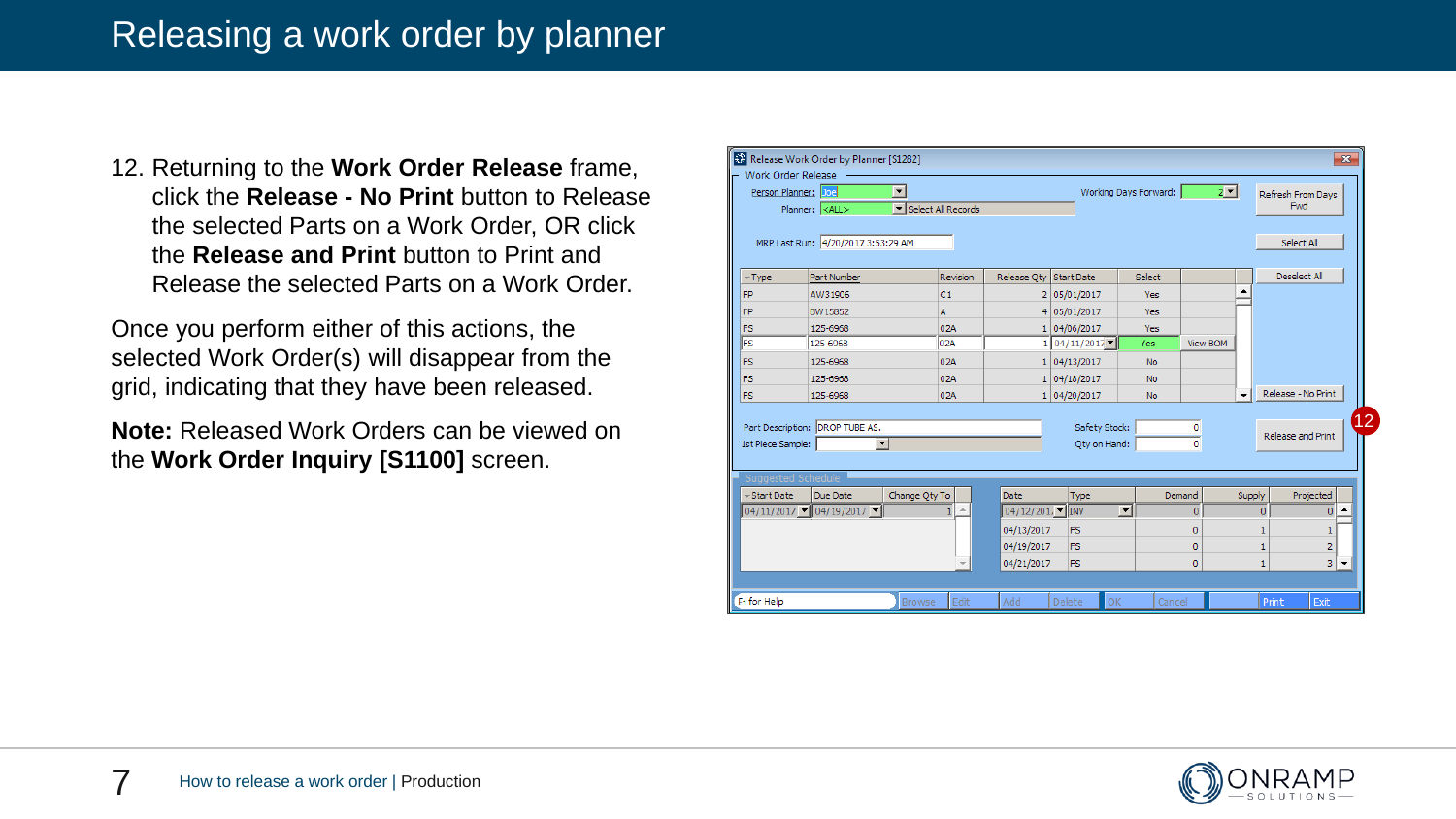PRODUCTION

## RELEASING MANUAL WORK ORDERS

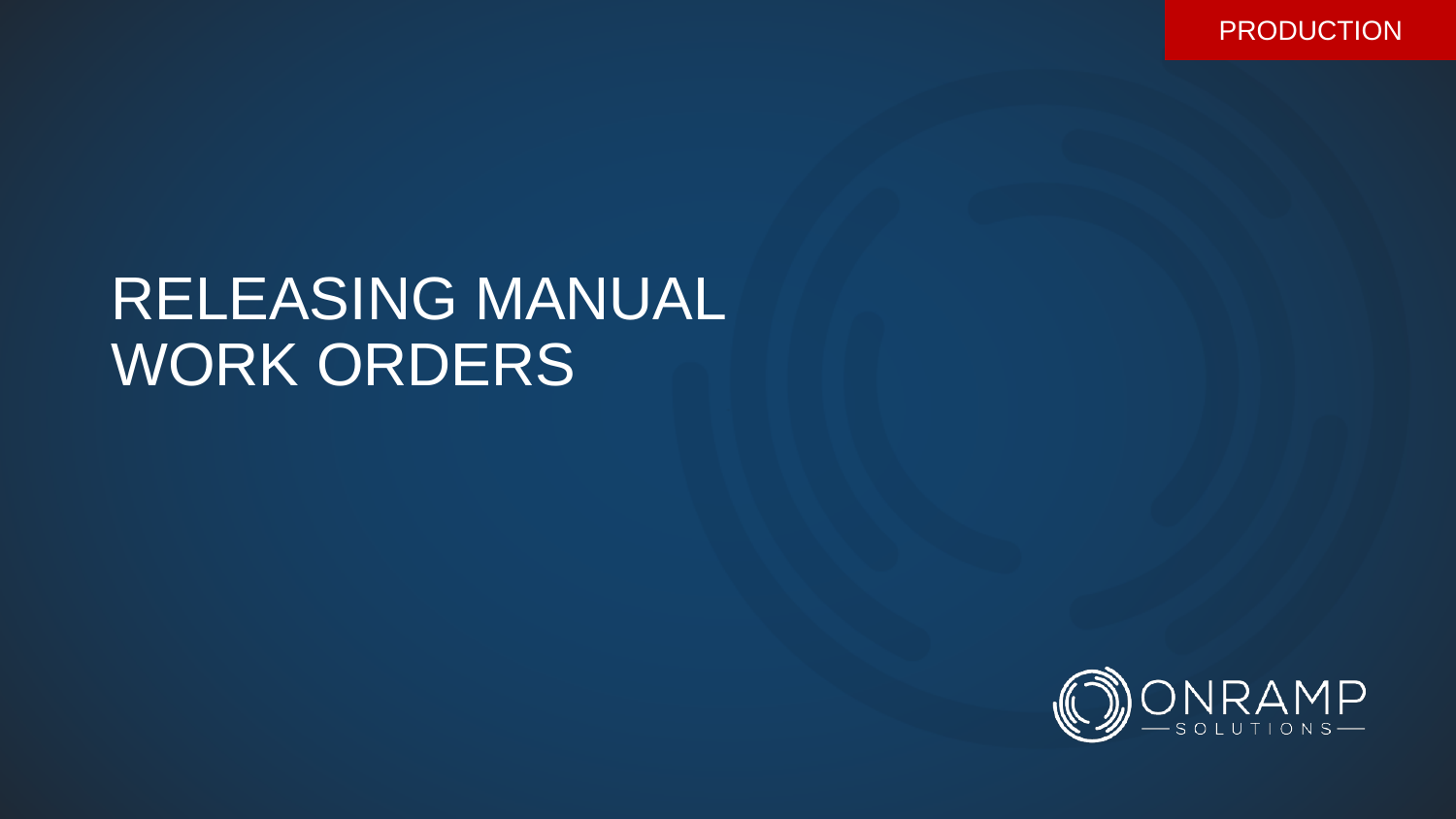The **Release Manual Work Orders [S1264]** screen is used to manually release specific Work Orders.

- 1. Select the **Part**.
- 2. Enter the **Quantity** of Parts.
- 3. Select the **Due Date** for this Work Order.
- 4. Select the **Reason** for this Work Order. If you need to add a new Reason Code, you can do so on the **Codes (Local) [S1502]** screen.

List of release default Reasons:

- Change in Schedule
- First Piece Sample
- Inventory Adjustment
- Material Issue
- Purchasing Issue

|                                                                                                                                                                                            | Release Manual Work Order<br>**Part: 117-1363 | BRACKET                                                                                |                                 |                                                    |                       |           |                          |                 | Revision: 01         |                   |  |
|--------------------------------------------------------------------------------------------------------------------------------------------------------------------------------------------|-----------------------------------------------|----------------------------------------------------------------------------------------|---------------------------------|----------------------------------------------------|-----------------------|-----------|--------------------------|-----------------|----------------------|-------------------|--|
| **Quantity:                                                                                                                                                                                | 20                                            | <b>FA</b>                                                                              |                                 | Part Lead Time:<br>3.0<br>$\overline{\phantom{a}}$ |                       |           |                          |                 |                      |                   |  |
|                                                                                                                                                                                            | E<br>**Due Date: 04/27/2017                   |                                                                                        |                                 | Suggested Due Date: 05/02/2017                     |                       |           |                          |                 |                      |                   |  |
|                                                                                                                                                                                            | 4<br>Reason: C                                | hange in Schedule                                                                      |                                 |                                                    |                       |           |                          |                 |                      | Use Sugg. Date    |  |
|                                                                                                                                                                                            | Type: REL                                     | Released Work Order                                                                    |                                 |                                                    |                       |           |                          |                 |                      |                   |  |
|                                                                                                                                                                                            |                                               | Comments: The schedule changed to customer plant shut down                             |                                 |                                                    |                       |           | À.                       | Print?:         |                      | Yes               |  |
|                                                                                                                                                                                            |                                               |                                                                                        |                                 |                                                    |                       |           | $\overline{\phantom{a}}$ |                 |                      | Release And Print |  |
|                                                                                                                                                                                            |                                               |                                                                                        |                                 |                                                    |                       |           |                          |                 |                      |                   |  |
| Environment: SIT - System Integration Testing<br>Manoor Canada Ino. Work Order - W0126484<br>Printed: 04/27/2017 15:21<br>Planner: F-LAS<br><b>MON, APR 24 17</b><br>Start:<br>Work Order: |                                               |                                                                                        |                                 |                                                    |                       |           |                          |                 |                      |                   |  |
|                                                                                                                                                                                            | WO126484                                      |                                                                                        |                                 | Due:                                               | <b>THU, APR 27 17</b> |           |                          |                 |                      |                   |  |
|                                                                                                                                                                                            |                                               |                                                                                        | Label Req: NO<br>Pri.Cust.: CAT |                                                    |                       |           |                          |                 |                      |                   |  |
|                                                                                                                                                                                            |                                               |                                                                                        |                                 |                                                    |                       |           |                          |                 |                      |                   |  |
|                                                                                                                                                                                            | Part Number:                                  |                                                                                        | Rev:                            | Weight: 6.35<br>Std Run: 14                        | Qty:                  |           | 20                       |                 |                      |                   |  |
|                                                                                                                                                                                            | 117-1363                                      |                                                                                        | 01                              | Yrly: 8                                            |                       | Mfg LT: 3 |                          |                 | No Picture Available |                   |  |
|                                                                                                                                                                                            | <b>BRACKET</b>                                |                                                                                        |                                 | Deliver to: 5423                                   |                       |           |                          |                 |                      |                   |  |
|                                                                                                                                                                                            |                                               |                                                                                        |                                 |                                                    |                       |           |                          |                 |                      |                   |  |
|                                                                                                                                                                                            |                                               |                                                                                        |                                 |                                                    |                       |           |                          |                 |                      |                   |  |
|                                                                                                                                                                                            |                                               | Manual Work Order-Reason: C Comments: The schedule changed to customer plant shut down |                                 |                                                    |                       |           |                          |                 |                      |                   |  |
|                                                                                                                                                                                            | <b>Bill of Materials</b>                      |                                                                                        |                                 |                                                    |                       |           |                          |                 |                      |                   |  |
|                                                                                                                                                                                            | <b>Part Number</b>                            | <b>Description</b>                                                                     |                                 | <b>UM</b><br><b>Oty Per</b>                        | <b>Qty Reg</b>        | C. UM     | C. Qty Req               | <b>BF</b>       | <b>BFLOC</b>         | PHTM              |  |
|                                                                                                                                                                                            | PL-.313-50w-1                                 | 60X120 HSLAS-F .313 A1018<br>GR50/1E0170                                               |                                 | SF<br>0.58                                         | 11.60                 | PL.       | 0.23                     | 10 <sub>1</sub> | 5119C                |                   |  |
|                                                                                                                                                                                            | <b>Routing</b>                                |                                                                                        |                                 |                                                    |                       |           |                          |                 |                      |                   |  |